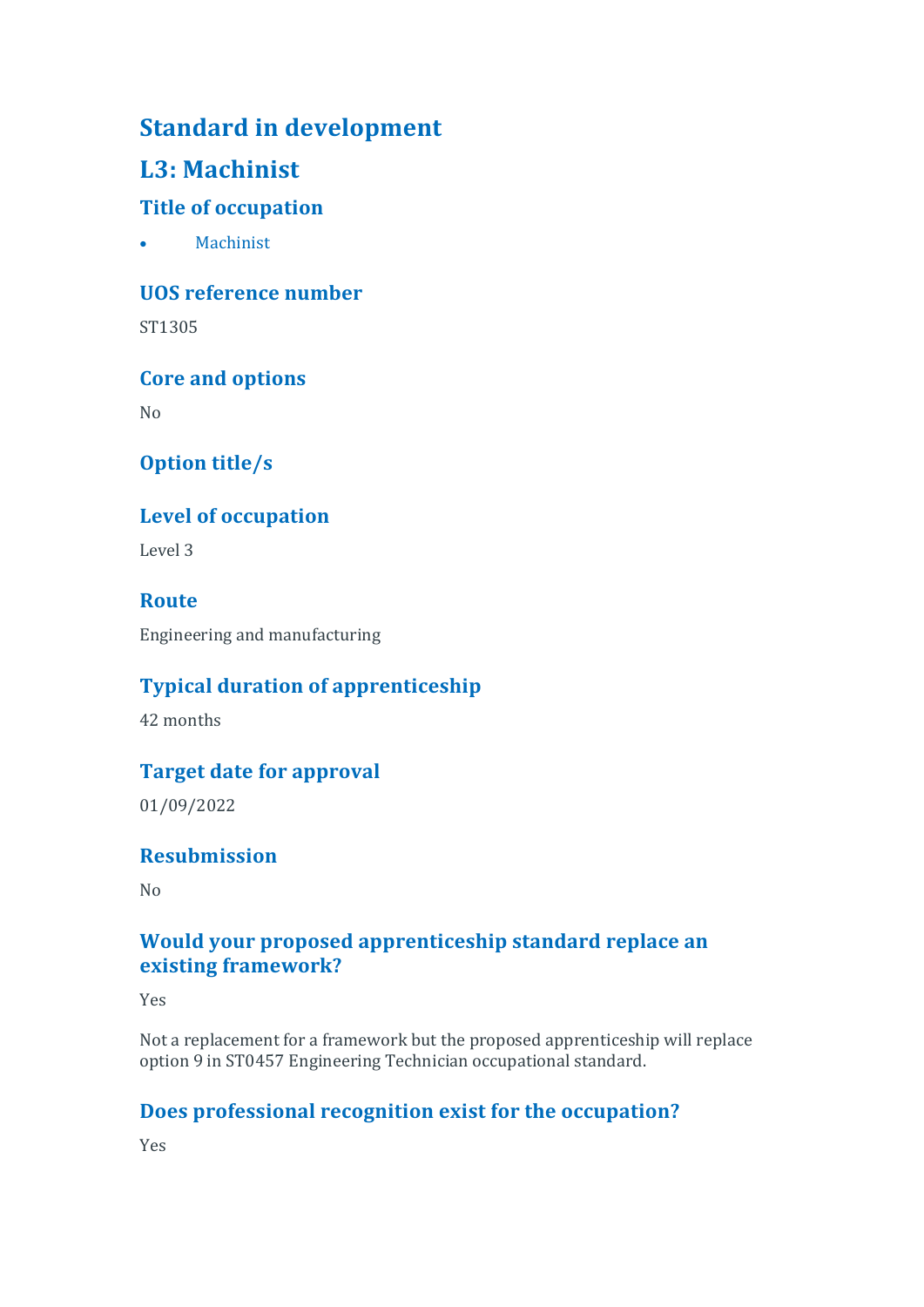Royal Aeronautical Society (RAeS) – Engineering technician (Eng Tech) Institution of Engineering and Technology (IET) - Engineering technician (Eng Tech) Institution of Mechanical Engineers (IMECHE) - Engineering technician (Eng Tech)

#### **Occupation summary**

This occupation is found in Advanced Manufacturing and Engineering (AME) including the Aerospace, Automotive, Maritime Defence, Nuclear and Construction sectors. Machinists produce complex and precision machined products that are typically used in machinery such as aeroplanes and vehicles. They can also produce bespoke components or products for domestic appliances or medical equipment. Machinists use a variety of machines to carry out their work. For example, centre lathes, vertical and horizontal milling machines, horizontal and cylindrical grinding machines, electro discharge machines, single and multi-axis Computer Numeric Control (CNC) machine tools centres, Gear cutting and Gear Grinding machines.

The broad purpose of the occupation is to produce complex and precision work, machining components from metal or specialist materials using conventional or CNC machine tools. Machinists interpret information and plan their activities. They also set up, operate, adjust or edit machine tool settings. When using CNC equipment, they can produce, prove or edit programmes. They inspect components and machinery, report issues and support continuous improvement activities. Machinists typically work in a manufacturing environment. Depending on the organisation, they may also be required to work shifts.

In their daily work, an employee in this occupation interacts with other Machinists and various stakeholders. They typically report to an engineering or manufacturing team leader as part of a defined or cross functional team. They may also interact with customers, suppliers, colleagues, quality auditors and regulators.

An employee in this occupation will be responsible for the quality and accuracy, efficiency and productivity of the work they undertake within the limits of their personal authority. They must work both individually and as part of a larger team. They must work within the relevant health, safety and environmental regulations, including use of appropriate protective clothing and equipment and working at height. They are responsible for the correct use and housekeeping of machinery, tools and equipment. All work must be completed in a safe and efficient manner as directed by supervisory staff.

### **Typical job titles**

**Centre lathe turner Cnc centre lathe turner Cnc edm machinist technician Cnc gear cutter Cnc gear cutter and grinder Cnc horizontal borer Cnc machinist Cnc machinist (miller turner or grinder) Cnc machinist programmer Cnc vertical borer Conventional vertical borer Edm machinist technician Gear cutter Gear cutter and grinder Horizontal borer Machining technician Machinist Manual machinist (miller turner or grinder) Precision engineer**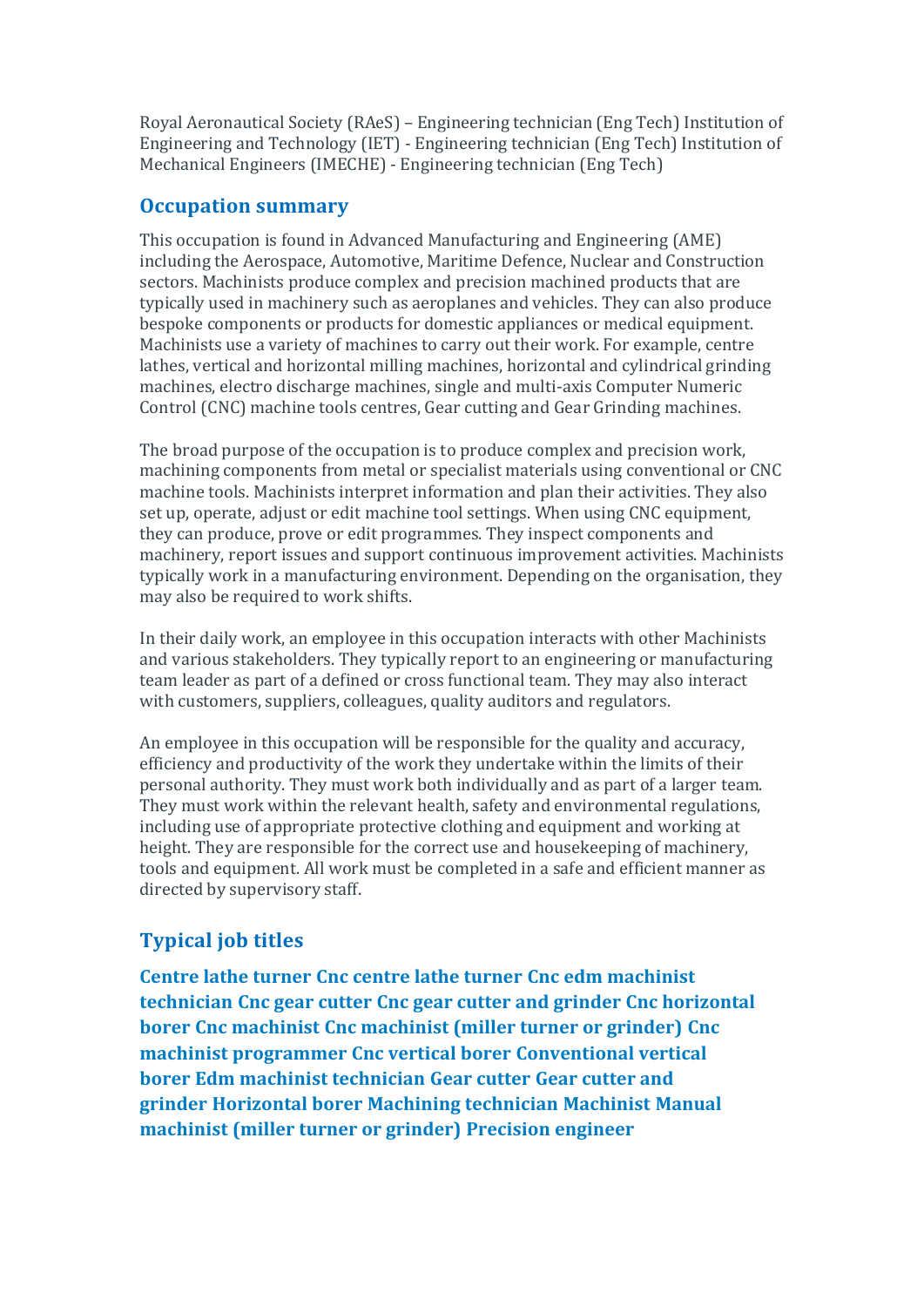### **Are there any statutory/regulatory or other typical entry requirements?**

Yes

### **Entry requirements**

Individual employers will set the recruitment and selection criteria for their Apprenticeships. In order to optimise success, candidates will typically have 4 GCSEs at Grade 4 or Grade C or equivalent, including mathematics, English and a Science.

# **Occupation duties**

| <b>DUTY</b> |                                                                                                                                                                                                                                                                                | <b>KSBS</b>                                   |  |
|-------------|--------------------------------------------------------------------------------------------------------------------------------------------------------------------------------------------------------------------------------------------------------------------------------|-----------------------------------------------|--|
|             | <b>Duty 1</b> Conduct safety checks and performance monitoring for<br>machining, associated equipment and surrounding work area.                                                                                                                                               | K1 K2 K3<br>S1 S2 S5                          |  |
|             | Duty 2 Receive, read and interpret engineering data and<br>documentation; engineering drawings and technical data. Contribute<br>to or plan the days machining schedule.                                                                                                       | K4 K5 K6<br>S3 S8 S9<br><b>B2 B3 B4</b>       |  |
|             | <b>Duty 3</b> Check and inspect materials to be machined to ensure that they<br>conform to quality standards. Identify and report any issues or faults<br>such as incorrect grades, dimensions and thicknesses.                                                                | <b>K7 K23</b><br>S6 S7                        |  |
|             | <b>Duty 4</b> Plan and prepare sequence for the machining activities. Ensure<br>that the correct tooling, work holding, and materials are used for<br>conventional complex or CNC complex machining tasks.                                                                     | <b>K6 K9</b><br>S3 S9 S12 S13<br><b>B2 B4</b> |  |
|             | Duty 5 Set up, operate, adjust or edit conventional or CNC machining<br>equipment settings for the machine tool being used.                                                                                                                                                    | K10<br>S4 S12 S13                             |  |
|             | Duty 6 Machine high-quality complex components using a broad range<br>of processes. For example, internal or external thread cutting, slots and<br>pockets, internal or external under cutting, profile forms, tapered and<br>eccentric diameters, bored holes, and tee slots. | K11<br>S11 S12 S13 S14                        |  |
|             | Duty 7 Inspect components produced. Adjust the machining<br>equipment or programme and tooling to ensure components meet<br>quality requirements.                                                                                                                              | K8 K12 K14 K19<br>S10 S15<br>B <sub>2</sub>   |  |
|             | Duty 8 Identify, communicate and report issues effecting machining<br>component quality, quantity and deadlines.                                                                                                                                                               | K13<br>S16 S17 S18                            |  |
|             | Duty 9 Complete machining documentation at all stages of the work<br>activity. For example, standard operational procedures, control<br>documentation and contribution to audits.                                                                                              | K15 K16<br>S7 S20                             |  |
|             | Duty 10 Maintain and restore the machining work area, performing<br>housekeeping and waste management as appropriate. Ensure tools,<br>unused materials and equipment are returned to a safe, clean and<br>approved condition on completion of machining work.                 | K17<br>S19 S21                                |  |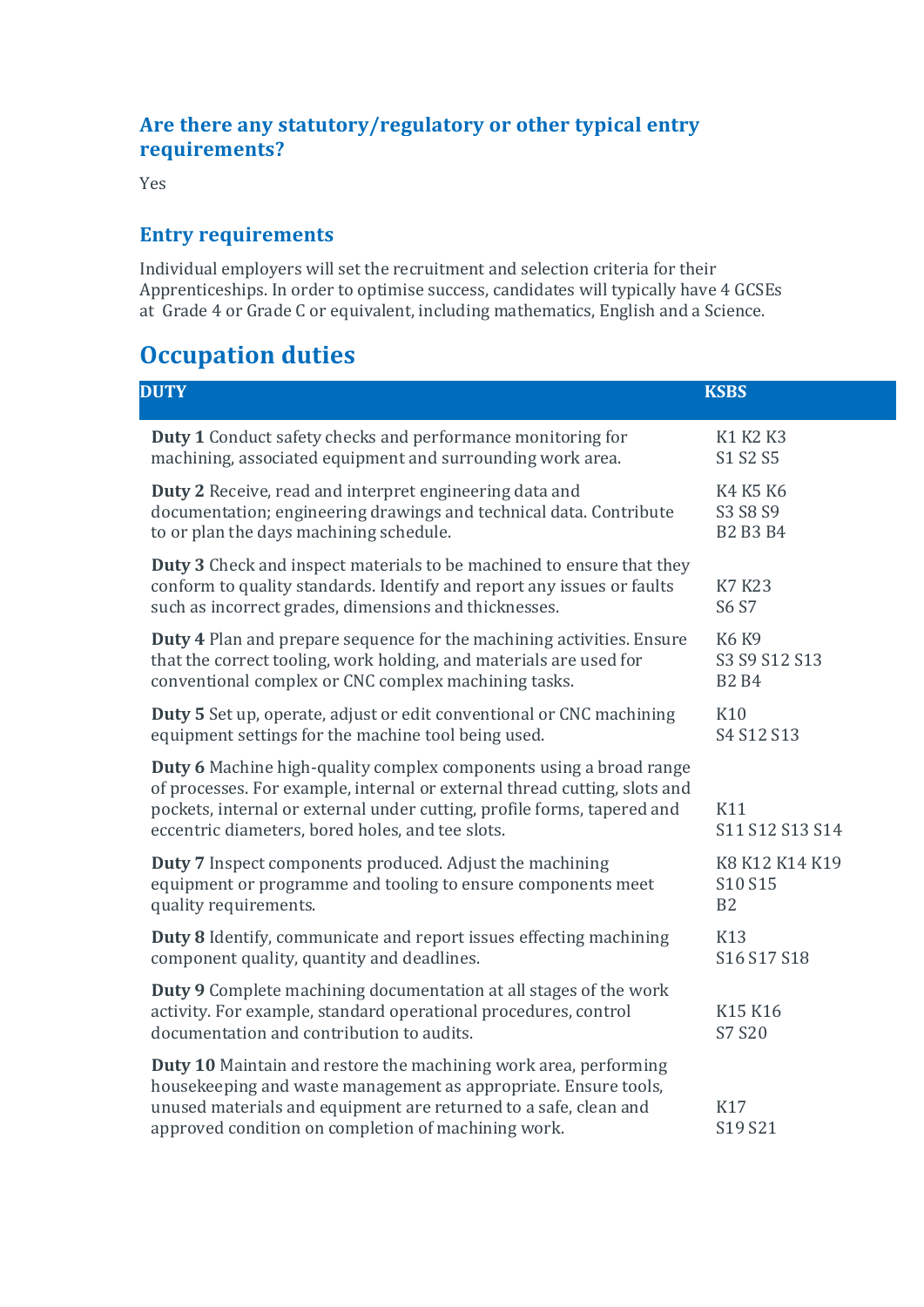| <b>DUTY</b>                                                                                                             | <b>KSBS</b>                                                                                        |  |
|-------------------------------------------------------------------------------------------------------------------------|----------------------------------------------------------------------------------------------------|--|
| <b>Duty 11</b> Keep stakeholders for example, customers, colleagues and<br>line managers informed about machining work. | K <sub>15</sub> K <sub>16</sub> K <sub>18</sub> K <sub>22</sub><br>S <sub>20</sub><br><b>B3 B4</b> |  |
| <b>Duty 12</b> Perform scheduled daily inspection and machine shut down<br>or safe isolation.                           | K <sub>17</sub><br>S <sub>21</sub>                                                                 |  |
| <b>Duty 13</b> Support continuous improvement activity to address business<br>problems.                                 | K <sub>20</sub> K <sub>21</sub><br>S <sub>22</sub><br><b>B1 B5 B6</b>                              |  |

## **KSBs**

## **Knowledge**

**K1**: Awareness of health and safety regulations, relevance to the occupation and the Machinist's responsibilities. Health and Safety at Work Act; Control of Substances Hazardous to Health (COSHH); Working in Confined Spaces; Lone Working; Provision of Work Equipment Regulations (PUWER); Electrical Safety and Compliance; Noise Regulation; Slips Trips and Falls; Display Screen Equipment; The Reporting of Injuries, Disease and Dangerous Occurrences Regulations (RIDDOR), Manual Handling, Personal Protective Equipment (PPE), risk assessments and method statements and the implications of not adhering to guidelines and procedures.

**K2**: Awareness of hazardous waste regulations; Recyclable materials and waste disposal procedures and the implications of not complying with regulations and procedures.

**K3**: Awareness of environment and sustainability regulations, relevance to the occupation and the Machinist's responsibilities. Environmental Protection Act; Sustainability; Waste Electrical and Electronic Equipment Directive (WEEE); Energy monitoring; Data logging to optimise energy performance; The Climate Change Agreements; Carbon Reduction Commitment (CRC).

**K4**: Engineering representations, drawings, graphical information and specifications.

**K5**: Engineering mathematical and scientific principles: calculations, conversions, flow rates and equipment sizing.

**K6**: Planning techniques, time management, workflow, work scheduling, work plans, documents and work categorisation systems.

**K7**: Engineering materials and their structure, properties and characteristics; impact on use, how and why engineering materials can fail.

**K8**: Awareness of engineering standards and regulations: British Standards (BS); International Organisation for Standardisation standards (ISO); European Norm (EN); Standard Operating Procedures (SOP).

**K9**: Tooling and work-holding devices: purpose and operation of devices for carrying out complex machining tasks.

**K10**: Engineering machining processes tools and equipment: Milling; Turning; Grinding; Electro Discharge Machine (EDM); Gear Cutting.

**K11**: Machining operations and techniques to produce complex components.

**K12**: Quality assurance: principles, practices and record keeping.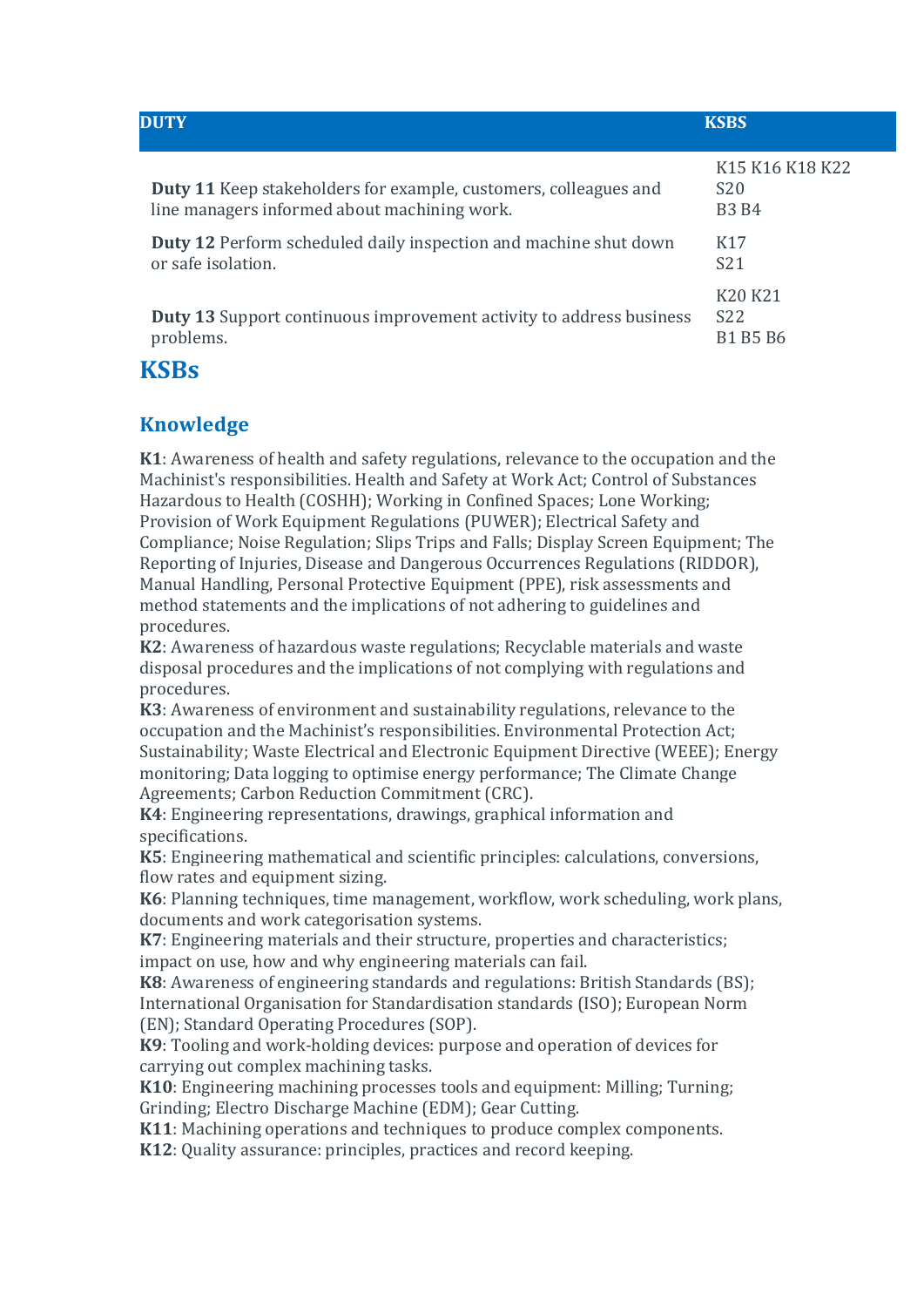**K13**: Fault finding, diagnostic methods and techniques for identifying engineering and manufacturing problems.

**K14**: Use and application of measurement, calibration and testing equipment.

**K15**: Communication techniques: verbal and non-verbal.

**K16**: Documentation - electronic and paper.

**K17**: Housekeeping and maintenance practices and techniques: planned,

preventative and predictive methods, frequency, and reactive activities.

**K18**: How organisations vary regarding their work, culture, values and production processes in the Machining industry.

**K19**: Inspection processes and procedures; documentation and escalation.

**K20**: Technological development and innovation in the machining sector; Industry 4.0; digitalisation.

**K21**: Continuous improvement principles and practices: Lean; Six Sigma; Kaizen.

**K22**: Equality, diversity and inclusion requirements in the workplace.

**K23**: Stock and services considerations. Availability, stock lead times. Correct handling. Stock value. Faulty stock and returns process.

#### **Skills**

**S1**: Comply with statutory health and safety regulations and procedures.

**S2**: Comply with environmental, ethical and sustainability regulations and

procedures: safe disposal of waste, re-cycling or re-use of materials and efficient use of resources.

**S3**: Prepare and set up conventional or CNC machines.

**S4**: Operate and adjust conventional or CNC machines.

**S5**: Apply risk assessment and hazard identification processes and procedures in the work area.

**S6**: Monitor, obtain and check stock and supplies, and complete stock returns.

**S7**: Record information - paper based or electronic. For example, energy usage, job sheets, risk assessments, equipment service records, test results, handover documents and manufacturers' documentation, asset management records, work sheets, checklists, waste environmental records and any legal reporting requirements.

**S8**: Read and interpret information. For example, data and documentation used to produce machined components.

**S9**: Plan and organise own work and resources.

**S10**: Interpret, follow and apply quality assurance procedures and processes.

**S11**: Select machining process.

**S12**: Select and setup tooling and work holding devices.

**S13**: Set and adjust machine operating parameters. For example, setting feeds and speeds for roughing and finishing operations.

**S14**: Apply machining operations and techniques to produce complex components with features. For example, parallel; stepped; angular diameters and faces; grooves; slots; recesses and undercuts; radii and chamfers; internal and external forms and profiles; reamed; bored; drilled and electro eroded holes; internal and external screw threads.

**S15**: Measure and test components.

**S16**: Check condition of tools and equipment. Identify actions needed.

**S17**: Identify issues or concerns.

**S18**: Apply fault-finding and diagnostic testing procedures to identify faults. Diagnose and resolve issues. Escalate issues.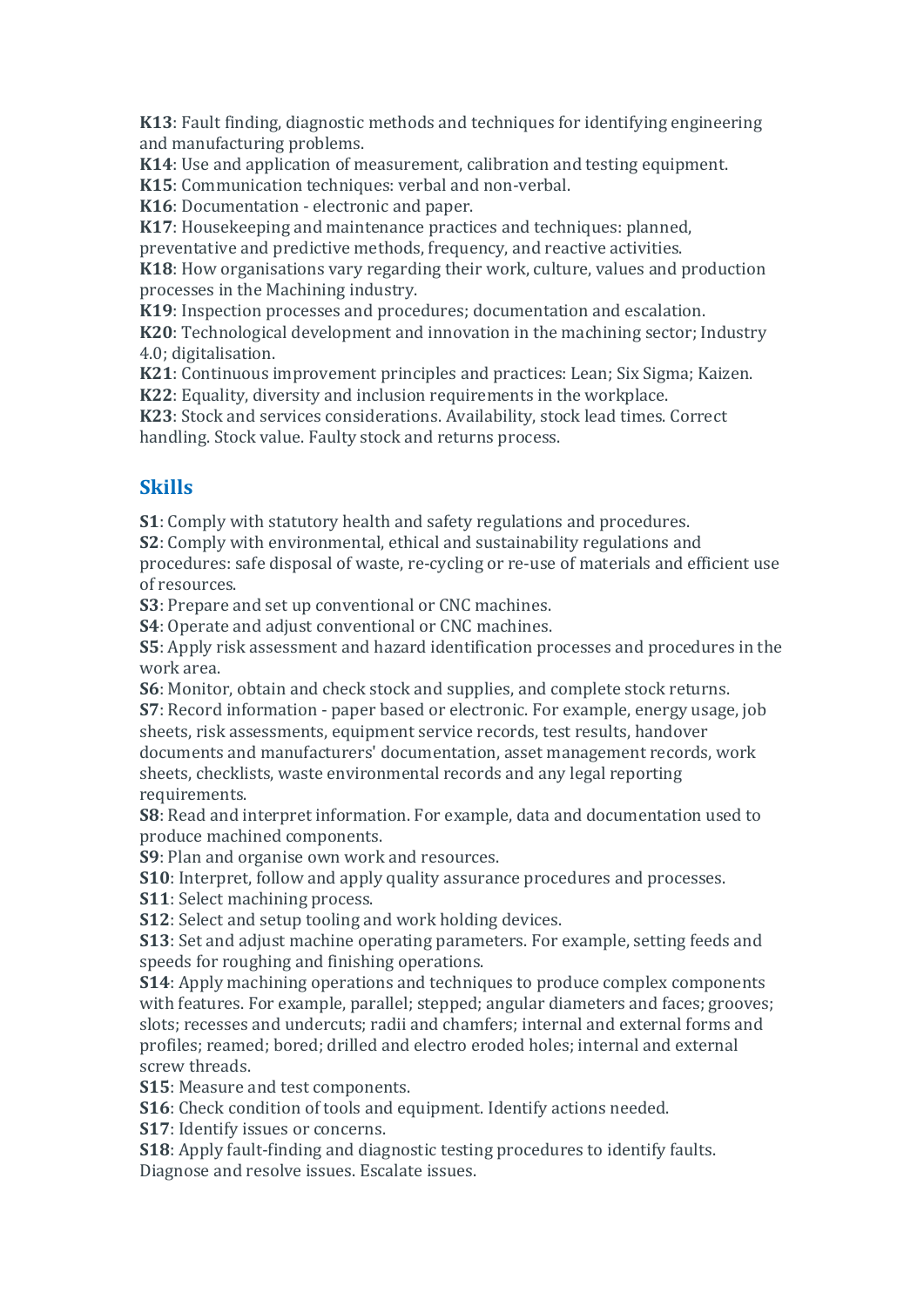**S19**: Restore the work area on completion and return any resources and consumables.

**S20**: Communicate with colleagues and stakeholders: verbal and non-verbal. **S21**: Follow machine shut down, safe isolation, handover, start up or warm up procedures. Escalate issues.

**S22**: Apply continuous improvement techniques. Devise suggestions for improvement.

### **Behaviours**

**B1**: Apply an ethical approach.

**B2**: Accept responsibility for the work of themselves and others.

**B3**: Team-focus to meet work goals, for example, work effectively with others, resolves issues in discussion with others.

**B4**: Respond and adapt to work demands.

**B5**: Committed to continued professional development (CPD) to maintain and enhance competence in their own area of practice.

**B6**: Support a diverse and inclusive culture.

# **Qualifications**

## **English & Maths**

Apprentices without level 2 English and maths will need to achieve this level prior to taking the End-Point Assessment. For those with an education, health and care plan or a legacy statement, the apprenticeship's English and maths minimum requirement is Entry Level 3. A British Sign Language (BSL) qualification is an alternative to the English qualification for those whose primary language is BSL.

### **Does the apprenticeship need to include any mandated qualifications in addition to the above-mentioned English and maths qualifications?**

Yes

### **Other mandatory qualifications**

Diploma in Machining (Title to be confirmed by TB group)

Level: 3

Additional information:

# **Professional recognition**

This standard aligns with the following professional recognition:

- Royal Aeronautical Society (RAeS) for Engineering Technician (EngTech)
- Institution of Engineering and Technology (IET) for Engineering Technician (EngTech)